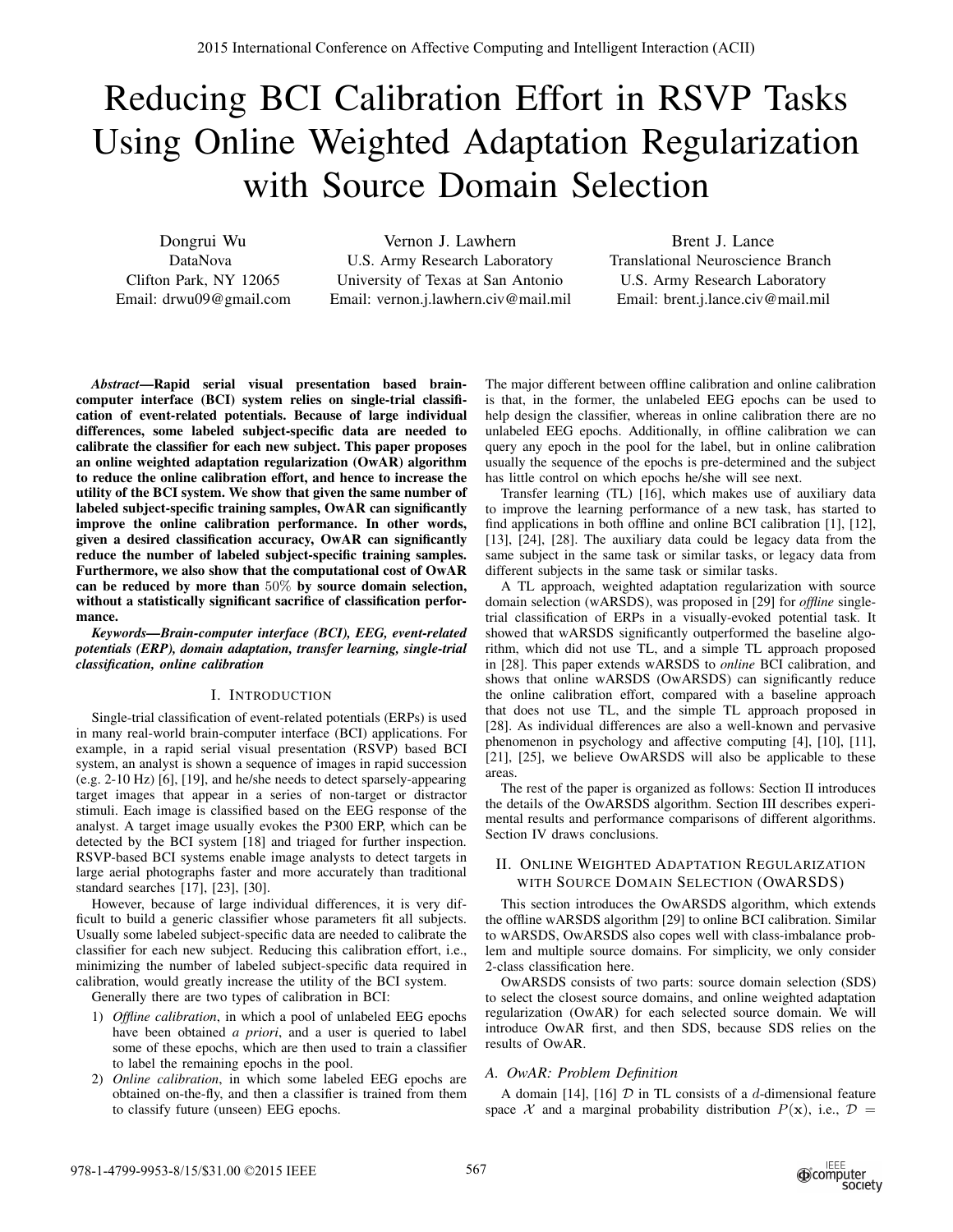$\{\mathcal{X}, P(\mathbf{x})\}\$ , where  $\mathbf{x} \in \mathcal{X}$ . Two domains  $\mathcal{D}_s$  and  $\mathcal{D}_t$  are different means  $\mathcal{X}_s \neq \mathcal{X}_t$ , and/or  $P_s(\mathbf{x}) \neq P_t(\mathbf{x})$ .

A task [14], [16]  $T$  in TL consists of a label space  $Y$  and a conditional probability distribution  $Q(y|\mathbf{x})$ . Two tasks  $\mathcal{T}_s$  and  $\mathcal{T}_t$  are different means  $\mathcal{Y}_s \neq \mathcal{Y}_t$ , or  $Q_s(y|\mathbf{x}) \neq Q_t(y|\mathbf{x})$ .

Given a source domain  $\mathcal{D}_s$  with *n* labeled samples,  $\{(\mathbf{x}_1, y_1), ..., (\mathbf{x}_n, y_n)\}\$ , and a target domain  $\mathcal{D}_t$  with m labeled samples,  $\{(\mathbf{x}_{n+1}, y_{n+1}), ..., (\mathbf{x}_{n+m}, y_{n+m})\}$ , domain adaptation TL aims to learn a target prediction function  $f : \mathbf{x}_t \mapsto y_t$  with low expected error on  $\mathcal{D}_t$ , under the assumptions  $\mathcal{X}_s = \mathcal{X}_t$ ,  $\mathcal{Y}_s = \mathcal{Y}_t$ ,  $P_s(\mathbf{x}) \neq P_t(\mathbf{x})$ , and  $Q_s(y|\mathbf{x}) \neq Q_t(y|\mathbf{x})$ .

For example, in a RSVP task, EEG epochs from a new subject are in the target domain, while EEG epochs from an existing subject (usually different from the new subject) are in the source domain. There could be more than one source domain, but in OwAR we consider each source domain separately. A single data sample would consist of the feature vector for a single EEG epoch from a subject, collected as a response to a specific visual stimulus. Though the features in source and target domains are computed in the same way, generally their marginal and conditional probability distributions are different, i.e.,  $P_s(\mathbf{x}) \neq P_t(\mathbf{x})$  and  $Q_s(y|\mathbf{x}) \neq Q_t(y|\mathbf{x})$ , because the two subjects usually have different neural responses to the same visual stimulus. As a result, the auxiliary data from a source domain cannot represent the primary data in the target domain accurately, and must be integrated with some labeled data in the target domain to induce the target predictive function.

#### *B. OwAR: The Learning Framework*

Because

$$
f(\mathbf{x}) = Q(y|\mathbf{x}) = \frac{P(\mathbf{x}, y)}{P(\mathbf{x})} = \frac{Q(\mathbf{x}|y)P(y)}{P(\mathbf{x})},
$$
(1)

to use the source domain data in the target domain, we need to make sure<sup>1</sup>  $P_s(\mathbf{x}_s)$  is close to  $P_t(\mathbf{x}_t)$ , and  $Q_s(\mathbf{x}_s|y_s)$  is also close to  $Q_t(\mathbf{x}_t|y_t).$ 

Let the classifier be  $f = \mathbf{w}^T \phi(\mathbf{x})$ , where w is the classifier parameters, and  $\phi : \mathcal{X} \mapsto \mathcal{H}$  is the feature mapping function that projects the original feature vector to a Hilbert space  $H$ . The learning framework of OwAR is formulated as:

$$
f = \underset{f \in \mathcal{H}_K}{\text{argmin}} \sum_{i=1}^n w_{s,i} \ell(f(\mathbf{x}_i), y_i) + w_t \sum_{i=n+1}^{n+m} w_{t,i} \ell(f(\mathbf{x}_i), y_i) + \sigma ||f||_K^2 + \lambda [D_{f,K}(P_s, P_t) + D_{f,K}(Q_s, Q_t)]
$$
(2)

where  $n$  is the number of labeled samples in the source domain,  $m$ is the number of labeled samples in the target domain,  $\ell$  is the loss function,  $K \in R^{(n+m)\times (n+m)}$  is the kernel function induced by  $\phi$ such that  $K(\mathbf{x}_i, \mathbf{x}_j) = \langle \phi(\mathbf{x}_i), \phi(\mathbf{x}_j) \rangle$ , and  $\sigma$  and  $\lambda$  are non-negative regularization parameters.  $w_t$  is the overall weight for target domain samples, which should be larger than 1 so that more emphasis is given to target domain samples than source domain samples.  $w_{s,i}$  is the weight for the  $i^{\text{th}}$  sample in the source domain, and  $w_{t,i}$  is the weight for the  $i<sup>th</sup>$  sample in the target domain, i.e.,

$$
w_{s,i} = \begin{cases} 1, & \mathbf{x}_i \in \mathcal{D}_{s,1} \\ n_1/(n - n_1), & \mathbf{x}_i \in \mathcal{D}_{s,2} \end{cases}
$$
 (3)

$$
w_{t,i} = \begin{cases} 1, & \mathbf{x}_i \in \mathcal{D}_{t,1} \\ m_1/(m-m_1), & \mathbf{x}_i \in \mathcal{D}_{t,2} \end{cases}
$$
 (4)

in which  $\mathcal{D}_{s,c} = {\mathbf{x}_i | \mathbf{x}_i \in \mathcal{D}_s \land y_i = c}$  is the set of samples in Class c of the source domain,  $\mathcal{D}_{t,c} = {\mathbf{x}_i | \mathbf{x}_i \in \mathcal{D}_t \wedge y_i = c}$  is the set of samples in Class c of the target domain,  $n_c = |\mathcal{D}_{s,c}|$  and  $m_c = |\mathcal{D}_{t,c}|$ . The goal of  $w_{s,i}$  ( $w_{t,i}$ ) is to balance the number of samples from difference classes in the source (target) domain.

Briefly speaking, the first two terms in (2) minimize the loss on fitting the labeled samples in the source domain and target domain, respectively. The 3rd term minimizes the structural risk of the classifier. The last term minimizes the distance between the marginal probability distributions in the two domains, and also the distance between the conditional probability distributions.

By the Representer Theorem [2], [14], the solution of (2) is:

$$
f(\mathbf{x}) = \sum_{i=1}^{n+m} \alpha_i K(\mathbf{x}_i, \mathbf{x}) = \boldsymbol{\alpha}^T K(X, \mathbf{x})
$$
 (5)

where  $X = [\mathbf{x}_1, ..., \mathbf{x}_{n+m}]^T$ , and  $\boldsymbol{\alpha} = [\alpha_1, ..., \alpha_{n+m}]^T$  are coefficients to be computed.

Note that the formulation and derivation of OwAR closely resemble the adaptation regularization - regularized least squares (ARRLS) algorithm proposed by Long et al. [14]; however, there are some major differences:

- 1) OwAR assumes labeled samples from the target domain can be obtained on-the-fly, whereas ARRLS assumes all samples in the target domain are available and unlabeled, i.e., OwAR considers online calibration, whereas ARRLS considers offline calibration.
- 2) OwAR explicitly considers the class imbalance problem in both source and target domains by introducing the weights on samples from different classes, whereas ARRLS does not consider that.
- 3) ARRLS also includes manifold regularization [2]. We investigated it but was not able to achieve improved performance in our application, so we excluded it in this paper.

Additionally, with the help of SDS, OwARSDS can effectively handle multiple source domains, whereas ARRLS only considers one source domain.

The OwAR algorithm is also very similar to the wAR algorithm in [29]. The major difference is that wAR considers offline calibration, which assumes there are  $m<sub>u</sub>$  unlabeled target domain samples, in addition to the  $m$  labeled target domain samples, whereas OwAR considers online calibration, which only has access to the  $m$  labeled target domain samples. As a result, the procedure for solving  $\alpha$  in (5) is different.

#### *C. OwAR: Loss Functions Minimization*

The squared loss for regularized least squares

$$
\ell(f(\mathbf{x}_i), y_i) = (y_i - f(\mathbf{x}_i))^2
$$
\n(6)

is considered in this paper. Let

$$
\mathbf{y} = [y_1, \dots, y_{n+m}]^T \tag{7}
$$

where  $\{y_1, ..., y_n\}$  are known labels in the source domain, and  ${y_{n+1},..., y_{n+m}}$  are known labels in the target domain. Define  $E \in R^{(n+m)\times (n+m)}$  as a diagonal matrix with

$$
E_{ii} = \begin{cases} w_{s,i}, & 1 \le i \le n \\ w_t w_{t,i}, & n+1 \le i \le n+m \end{cases} \tag{8}
$$

Then, substituting  $(5)$  and  $(6)$  into the first two terms in  $(2)$ , it follows that

$$
\sum_{i=1}^{n} w_{s,i} \ell(f(\mathbf{x}_i), y_i) + w_t \sum_{i=n+1}^{n+m} w_{t,i} \ell(f(\mathbf{x}_i), y_i)
$$
  
= 
$$
\sum_{i=1}^{n} w_{s,i} (y_i - f(\mathbf{x}_i))^2 + w_t \sum_{i=n+1}^{n+m} w_{t,i} (y_i - f(\mathbf{x}_i))^2
$$
  
= 
$$
\sum_{i=1}^{n+m} E_{ii} (y_i - f(\mathbf{x}_i))^2 = ||(\mathbf{y}^T - \mathbf{\alpha}^T K) E^{\frac{1}{2}}||^2
$$
(9)

<sup>&</sup>lt;sup>1</sup>Strictly speaking, we should also make sure  $P_s(y)$  is also close to  $P_t(y)$ . However, in this paper we assume all subjects conduct similar RSVP tasks, so  $P_s(y)$  and  $P_t(y)$  are intrinsically close. Our future research will consider the general case that  $P_s(y)$  and  $P_t(y)$  are different.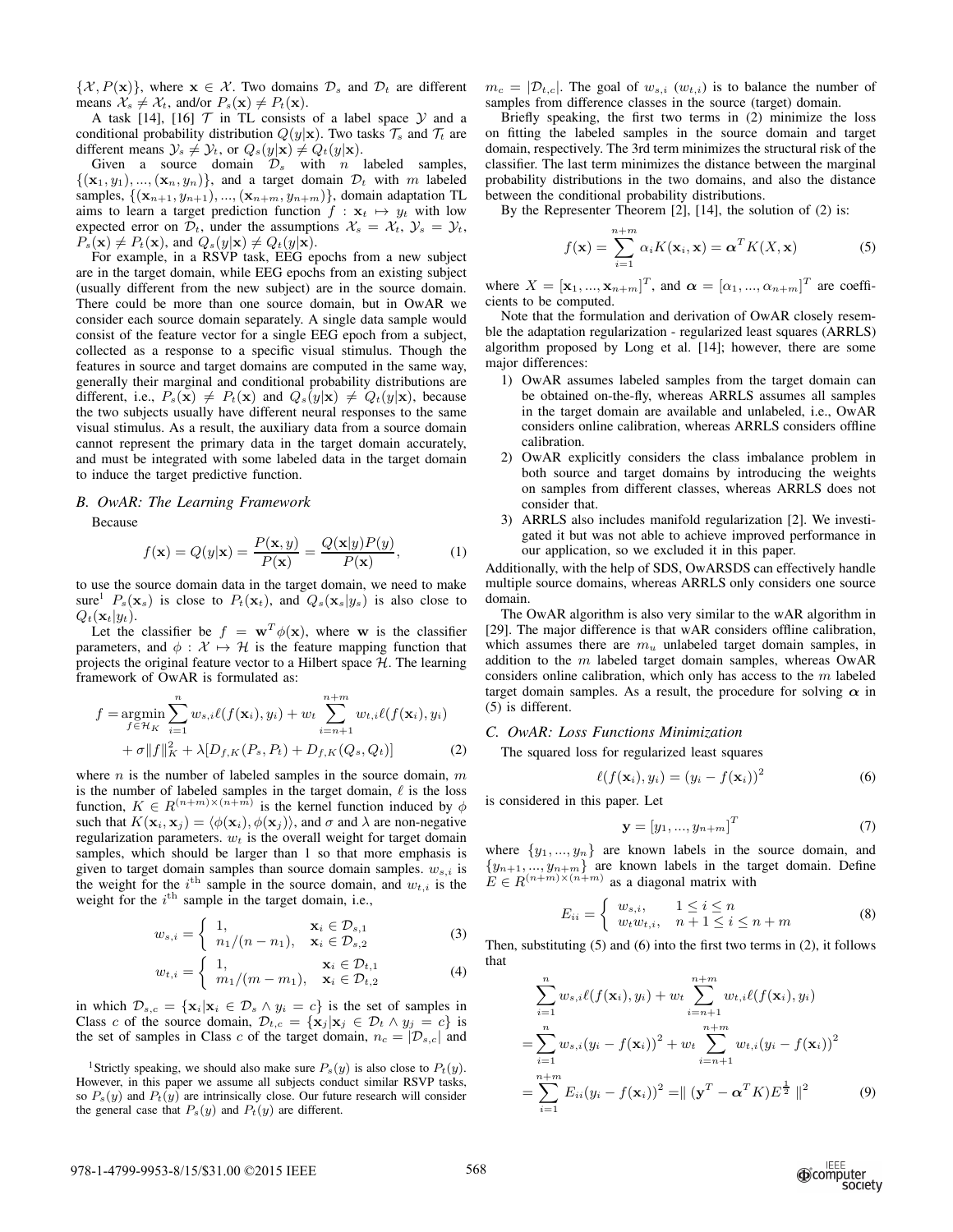## *D. OwAR: Structural Risk Minimization*

As in [14], [29], we define the structural risk as the squared norm of f in  $\mathcal{H}_K$ , i.e.,

$$
||f||_K^2 = \sum_{i=1}^{n+m} f(\mathbf{x}_i) \times \sum_{j=1}^{n+m} f(\mathbf{x}_j)
$$
  
= 
$$
\sum_{i=1}^{n+m} \sum_{j=1}^{n+m} \alpha_i \alpha_j K(\mathbf{x}_i, \mathbf{x}_j) = \boldsymbol{\alpha}^T K \boldsymbol{\alpha}
$$
 (10)

# *E. OwAR: Marginal Probability Distribution Adaptation*

Similar to [14], [20], we compute  $D_{f,K}(P_s, P_t)$  using the projected maximum mean discrepancy (MMD):

$$
D_{f,K}(P_s, P_t) = \left[\frac{1}{n}\sum_{i=1}^n f(\mathbf{x}_i) - \frac{1}{m}\sum_{i=n+1}^{n+m} f(\mathbf{x}_i)\right]^2
$$
  
=  $\alpha^T K M_0 K \alpha$  (11)

where  $M_0 \in R^{(n+m)\times (n+m)}$  is the MMD matrix:

$$
(M_0)_{ij} = \begin{cases} \frac{1}{n_1^2}, & 1 \le i \le n, 1 \le j \le n \\ \frac{1}{m^2}, & n+1 \le i \le n+m, \\ n+1 \le j \le n+m \\ \frac{-1}{nm_1}, & \text{otherwise} \end{cases}
$$
(12)

## *F. OwAR: Conditional Probability Distribution Adaptation*

Let  $\mathcal{D}_{s,c} = {\mathbf{x}_i | \mathbf{x}_i \in \mathcal{D}_s \land y_i = c}$  be the set of samples in Class c of the source domain,  $\mathcal{D}_{t,c} = {\mathbf{x}_j | \mathbf{x}_j \in \mathcal{D}_t \wedge y_j = c}$  be the set of samples in Class c of the target domain,  $n_c = |\mathcal{D}_{s,c}|$ , and  $m_c = |\mathcal{D}_{t,c}|$ . Then, the distance between the conditional probability distributions in source and target domains is computed as:

$$
D_{f,K}(Q_s, Q_t)
$$
  
= 
$$
\sum_{c=1}^{2} \left[ \frac{1}{n_c} \sum_{\mathbf{x}_i \in \mathcal{D}_{s,c}} f(\mathbf{x}_i) - \frac{1}{m_c} \sum_{\mathbf{x}_j \in \mathcal{D}_{t,c}} f(\mathbf{x}_j) \right]^2
$$
(13)

Substituting (5) into (13), it follows that

$$
D_{f,K}(Q_s, Q_t)
$$
  
=
$$
\sum_{c=1}^{2} \left[ \frac{1}{n_c} \sum_{\mathbf{x}_i \in \mathcal{D}_{s,c}} \alpha^T K(X, \mathbf{x}) - \frac{1}{m_c} \sum_{\mathbf{x}_j \in \mathcal{D}_{t,c}} \alpha^T K(X, \mathbf{x}) \right]^2
$$
  
=
$$
\sum_{c=1}^{2} \alpha^T K M_c K \alpha = \alpha^T K M K \alpha
$$
(14)

where

$$
M = M_1 + M_2 \tag{15}
$$

in which  $M_1$  and  $M_2$  are MMD matrices computed as:

$$
(M_c)_{ij} = \begin{cases} 1/n_c^2, & \mathbf{x}_i, \mathbf{x}_j \in \mathcal{D}_{s,c} \\ 1/m_c^2, & \mathbf{x}_i, \mathbf{x}_j \in \mathcal{D}_{t,c} \\ -1/(n_c m_c), & \mathbf{x}_i \in \mathcal{D}_{s,c}, \mathbf{x}_j \in \mathcal{D}_{t,c}, \text{or} \\ \mathbf{x}_j \in \mathcal{D}_{s,c}, \mathbf{x}_i \in \mathcal{D}_{t,c} \\ 0, & \text{otherwise} \end{cases}
$$
 (16)

## *G. OwAR: The Closed-Form Solution*

Substituting  $(9)$ ,  $(10)$ ,  $(11)$  and  $(14)$  into  $(2)$ , it follows that

$$
f = \underset{f \in \mathcal{H}_K}{\operatorname{argmin}} ||(\mathbf{y}^T - \boldsymbol{\alpha}^T K) E^{\frac{1}{2}}||^2 + \sigma \boldsymbol{\alpha}^T K \boldsymbol{\alpha} + \lambda \boldsymbol{\alpha}^T K (M_0 + M) K \boldsymbol{\alpha}
$$
 (17)

Setting the derivative of the objective function above to 0 leads to

$$
\boldsymbol{\alpha} = \left[ (E + \lambda M_0 + \lambda M) K + \sigma I \right]^{-1} E \mathbf{y} \tag{18}
$$

#### *H. Source Domain Selection (SDS)*

SDS is mainly used to reduce the computational cost, because when there are many source domains, performing OwAR for each source domain and then aggregating the results would be very timeconsuming. However, SDS may also potentially improve classification performance, because source domains that are very noisy or very far away from the target domain may contaminate the results.

The SDS procedure in OwARSDS is very close to the one proposed in [29]. The only difference is that SDS in [29] also makes use of the unlabeled target domain samples, whereas here SDS only makes use of the  $m$  labeled target domain samples (because there are no unlabeled target domain samples in online calibration).

Assume there are  $Z$  different source domains. For the  $z^{\text{th}}$  source domain, we first compute  $m_{z,c}$  ( $c = 1, 2$ ), the mean vector of each class. Then, we also compute  $\mathbf{m}_{t,c}$ , the mean vector of each class in the target domain, from the  $m$  labeled samples. The distance between the two domains is:

$$
d(z,t) = \sum_{c=1}^{2} ||\mathbf{m}_{z,c} - \mathbf{m}_{t,c}||
$$
 (19)

We next cluster the Z numbers,  $\{d(z, t)\}_{z=1,\dots,Z}$ , by k-means clustering, and finally choose the cluster that has the smallest centroid, i.e., the source domains that are closest to the target domain. In this way, on average we only need to performing OwAR for  $Z/k$  source domains. We used  $k = 2$  in this paper.

## *I. The Complete OwARSDS Algorithm*

The pseudo code for the complete OwARSDS algorithm is described in Algorithm 1. We first use SDS to select the closest source domains, and then perform OwAR for each selected source domain separately. The final classification is a weighted average of these individual classifiers, with the weight being the training accuracy of the corresponding OwAR.

# III. EXPERIMENTS AND DISCUSSIONS

RSVP experimental results are presented in this section to demonstrate the performance of OwARSDS.

## *A. Experiment Setup*

Short 500-ms video clips were used in this RSVP experiment [15], [22]. Each video clip consisted of five consecutive 100-ms images. Targets are people or vehicles, and non-targets are background scenes. Participants were instructed to make a manual button press with their dominant hand only when they detected a target. 64-channel 512 Hz EEG signals were recorded using a BioSemi Active Two system. They were referenced offline to the average of the left and right earlobes. External leads were placed on the outer canthi and below the orbital fossa of both eyes to record electrooculography. The experiments were approved by U.S. Army Research Laboratory (ARL) Institutional Review Board [26], [27].

## *B. Preprocessing and Feature Extraction*

Data from 15 subjects (9 male, ages 18-57, average 39.5) were used in this analysis. We used EEGLAB [7] for EEG signal preprocessing and feature extraction. Of the 64 BioSemi EEG channels, we only used 21 channels (Cz, Fz, P1, P3, P5, P7, P9, PO7, PO3, O1, Oz, POz, Pz, P2, P4, P6, P8, P10, PO8, PO4, O2) mainly in the parietal and occipital areas. We first band-passed the EEG signals to [1, 50] Hz, then downsampled them to 64 Hz, and next epoched them to the [0, 0.7] second interval timelocked to stimulus onset. We removed mean baseline from each channel in each epoch and removed epochs with incorrect button press responses. The final numbers of epochs from the 15 subjects are shown in Table I. Observe that there is significant class imbalance for every subject; that's why we need to use  $w_{s,i}$  and  $w_{t,i}$  in (2) to balance the two classes in both domains.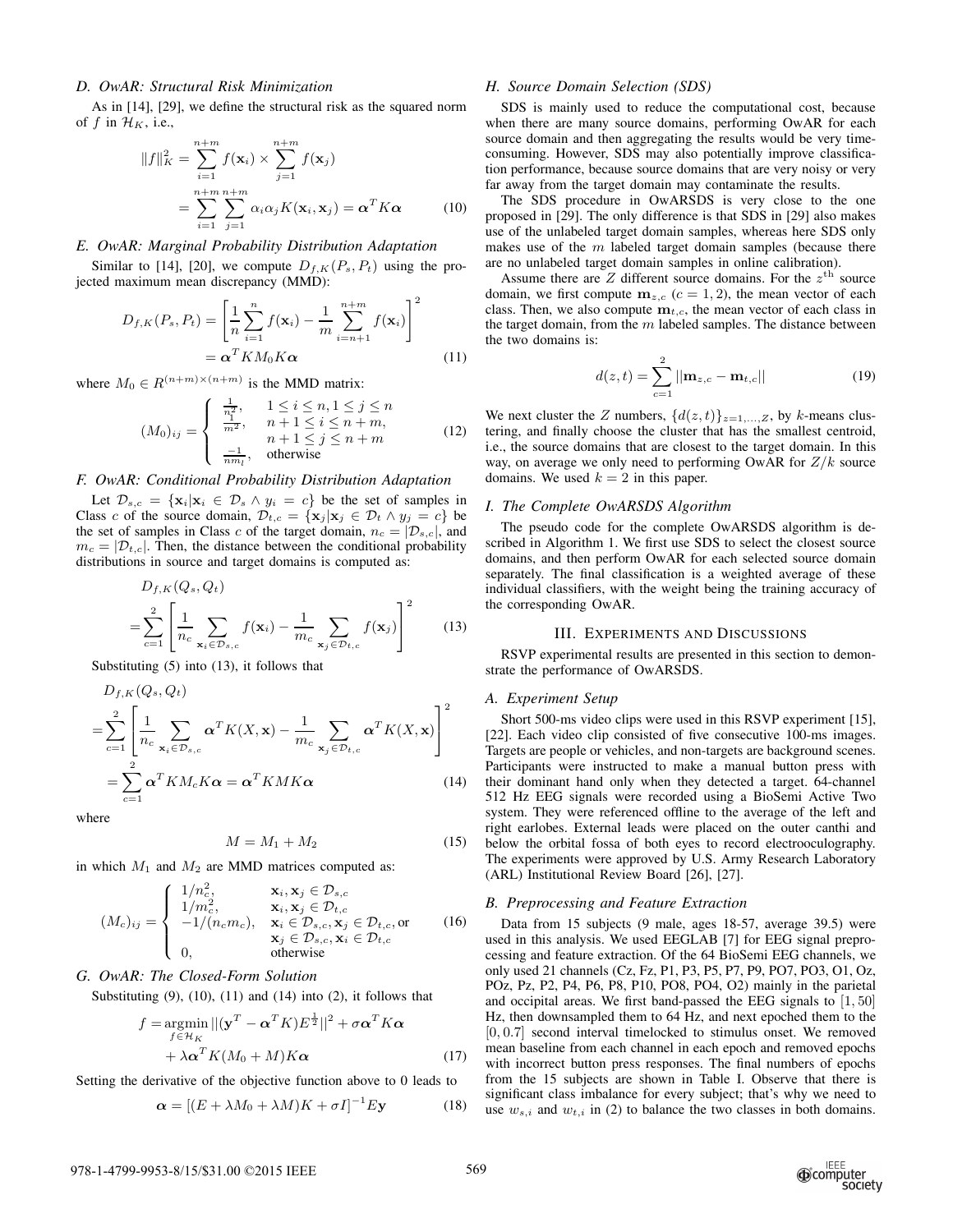TABLE I NUMBERS OF EPOCHS AND TARGETS FOR EACH SUBJECT AFTER PREPROCESSING.

| Subjec                    |       |      |                                              |                     |                            |      |       |                    |                            |                    |                             |                             |           |                      |                 |
|---------------------------|-------|------|----------------------------------------------|---------------------|----------------------------|------|-------|--------------------|----------------------------|--------------------|-----------------------------|-----------------------------|-----------|----------------------|-----------------|
| Number<br>0t<br>Epochs    | 2.119 | .669 | $\overline{\phantom{a}}$<br>76<br>. <u>.</u> | 22.5<br>-44<br>---- | $\cap \cap$<br><u>____</u> | .866 | 1.996 | .744<br><u>___</u> | 196                        | つうだい<br><u>___</u> | 2.043                       | $\sim$ $\sim$<br><u>_ _</u> | 2.018     | $1.95^{\circ}$       | 250<br><u>.</u> |
| Number<br>- of<br>Targets | 338   | 266  | 349                                          | 25.5<br>. ب         | 354<br>- ت                 | 301  | 320   | つぐ<br>ັບ           | $\sim$ $\cdot$<br>-14<br>◡ | 358                | $\sim$ $\sim$ $\sim$<br>ے د | つどへ                         | 22<br>--- | 21 <sup>2</sup><br>◡ | 257<br>ر ر      |

# **Algorithm 1:** The OwARSDS algorithm.

**Input**: Z source domains, where the  $z^{\text{th}}$   $(z = 1, ..., Z)$ domain has  $n_z$  labeled samples  $\{\mathbf x_i^z, y_i^z\}_{i=1,\dots,n_z}$ ;  $m$  labeled target domain samples,

 $\{\mathbf x_j^t, y_j^t\}_{j=1,...,m};$ 

Parameters  $\sigma$ ,  $\lambda$ , and k in k-means clustering. **Output**: The OwARSDS classifier.

// SDS starts

**if**  $m == 0$  **then** 

Select all Z source domains;

Go to OwAR.

**else**

**for**  $z = 1, 2, ..., Z$  **do** 

Compute  $d(z, t)$ , the distance between the target domain and the  $z^{\text{th}}$  source domain, by (19). **end**

Cluster  $\{d(z, t)\}_{z=1,\dots, Z}$  by k-means clustering; Retain only the  $Z'$  source domains that belong to the cluster with the smallest centroid.

**end**

// SDS ends; OwAR starts Choose a kernel function  $K(\mathbf{x}_i, \mathbf{x}_j)$ ;

**for**  $z = 1, 2, ..., Z'$  **do** 

Construct feature matrix  $\{x_j\}_{j=1,\ldots,n_z+m}$ , where the first  $n_z$  rows are the samples from the  $z^{\text{th}}$  source domain, and the next  $m$  rows are labeled samples from the target domain;

Compute kernel matrix  $K_z$  from  $\{x_j\}_{j=1,\ldots,n_z+m}$ ; Construct y in (7), E in (8),  $M_0$  in (12), and M in  $(15)$ :

Compute  $\alpha$  by (18) and record it as  $\alpha_z$ ;

Use  $\alpha_z$  to classify the  $n_z + m$  labeled samples from both domains and record the accuracy as  $a_z$ ;

**end**

**Return** 
$$
f(\mathbf{x}) = \sum_{z=1}^{Z'} a_z \alpha_z K_z(X, \mathbf{x}).
$$

Each [0, 0.7] second epoch contains  $21 \times 45$  raw EEG magnitude samples. To reduce the dimensionality, in each iteration of OwARSDS, we performed a simple principal component analysis to take the first 20 principal components as features. We then normalized each feature dimension separately to [0, 1].

## *C. Evaluation Process and Performance Measure*

Although the data was collected offline and we know the labels of all EEG epochs for all 15 subjects, we simulate a different and realistic incremental online calibration scenario: we have labeled EEG epochs for 14 subjects, but initially no labeled samples at all from the 15th subject; we generate labeled samples from the 15th subject iteratively and sequentially on-the-fly, which are used to train a classifier to label the remaining epochs from that subject. The performance measure is an average of the accuracy on target class and the accuracy on non-target class. We repeat this procedure 15 times so that each subject has a chance to be the "15th" subject.

More specifically, assume the 15th subject had  $M$  sequential epochs in the offline RSVP experiment, and in simulated incremental online calibration we want to label  $p$  successive epochs in each iteration, starting from zero labeled epoch. We first generate a random number  $m_0 \in [1, M]$ , representing the starting position in the RSVP sequence. Then, in the first iteration, we add Epochs  $m_0$ ,  $m_0 + 1$ , ...,  $m_0 + p - 1$  to the training dataset, build different classifiers, and test their performances on the remaining  $M - p$  epochs. In the next iteration, we continue adding Epochs  $m_0 + p$ ,  $m_0 + p + 1$ , ...,  $m_0 + 2p - 1$ , build different classifiers, and test their performances on the remaining  $M - 2p$  epochs. We continue the iterations until the maximum number of iterations is reached. When the end of the sequence is reached, we rewind to the beginning of the sequence, e.g., if  $m_0 = M$ , then Epoch  $m_0 + 1$  would be the 1st sample in the RSVP sequence, Epoch  $m_0 + 2$  would be the 2nd, etc.. To obtain statistically meaningful results, this process was repeated 10 times, each time with a random starting point  $m_0$ .

## *D. Algorithms*

We compared the performances of OwARSDS with five other algorithms:

- 1) Baseline 1 (BL1), which assumes we know all labels of the samples from the new subject, and uses 5-fold crossvalidation and SVM to find the highest classification accuracy. This usually represents an upper bound of the classification performance we can get, by using the data from the new subject only.
- 2) Baseline 2 (BL2), which is a simple iterative procedure: in each iteration we sequentially select five unlabeled training samples from the new subject, label and add them to the labeled training dataset, and then train an SVM classifier by 5-fold cross-validation. We iterate until the maximum number of iterations is reached.
- 3) The TL algorithm introduced in [28], which simply combines the labeled samples from the new subject with samples from each existing subject and train a SVM classifier. The final classification is a weighted average of all individual classifiers, with weight being the cross-validation accuracy of the corresponding classifier.
- 4) TLSDS, which is the above TL algorithm with SDS.
- 5) OwAR, which uses data from all 14 existing subjects as auxiliary data, instead of performing SDS.

Weighted libSVM [5] with RBF kernel was used as the classifier in BL1, BL2, TL and TLSDS. We chose  $w_t = 2$  in OwAR and OwARSDS to give the labeled target domain samples more emphasis, and  $\sigma = 0.1$  and  $\lambda = 10$ , following the practice in [14], [29].

## *E. Experimental Results*

The performances of the six algorithms, which are averaged across the 10 runs for each subject, are shown in Fig. 1, where each subfigure represents a different "15th" subject. The average performance of the six algorithms across the 15 subjects is shown in Fig. 2. Observe that:

1) Generally the performances of all algorithms (except BL1, which is not iterative) increase as more subject-specific training samples are labeled and added, which is intuitive.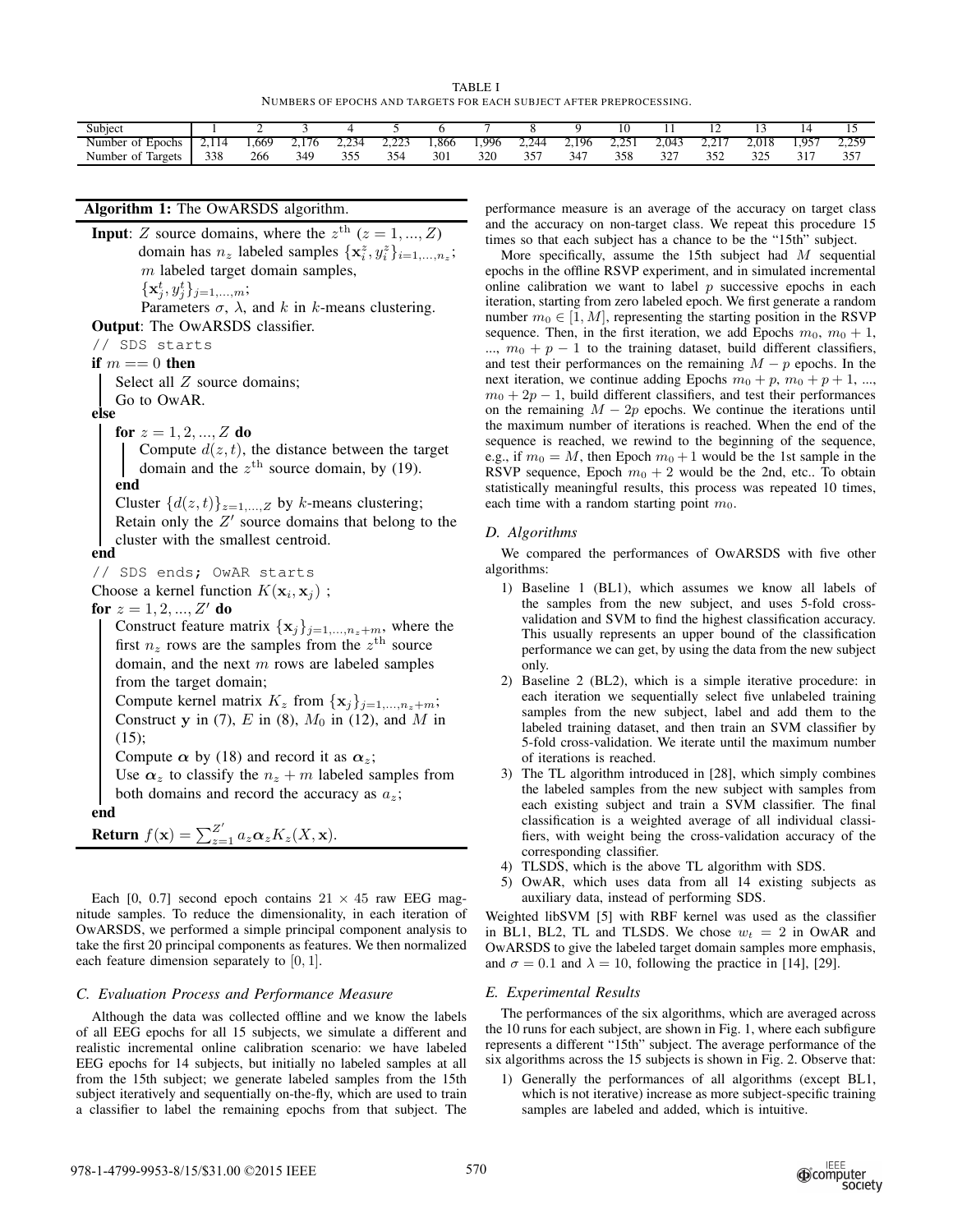

Fig. 1. Performance of the six algorithms for each individual subject, averaged over 10 runs. Horizontal axis:  $m$ , number of labeled subject-specific training samples; vertical axis: classification accuracy.

- 2) BL2 cannot build a model when there are no labeled samples at all from the new subject (observe that the first point on the BL2 curve in Fig. 1 is always .5, representing random guess), but all TL based algorithms can, because they can borrow information from other subjects. Moreover, without any labeled samples from the new subject, OwAR and OwARSDS can build a model with an average classification accuracy of 71.17%, which is much better than random guess.
- 3) On average TL outperforms BL2, because it can borrow useful information from other subjects.
- 4) TLSDS always outperforms TL, especially when  $m$  is small. This is because TL uses a very simple way to combine the samples from the new and existing subjects, and hence an existing subject whose ERPs are significantly different from the new subject's would have a negative impact on the final classification performance. SDS removes (some of) such subjects, and hence benefits the performance.
- 5) On average OwAR and OwARSDS significantly outperform BL2, TL, and TLSDS. This is because a sophisticated domain

adaptation algorithm is used in OwAR and OwARSDS, which explicitly considers class imbalance, and is optimized not only for high classification accuracy, but also for small structural risk and close similarity of the features.

- 6) On average OwARSDS has slightly worse performance than OwAR, but instead of using 14 subjects in OwAR, OwARSDS uses on average 5.8 subjects in our experiment, which represents a 58.57% computational cost saving.
- 7) SDS selects the most similar source domains according to the distance on the class-conditional feature means, which performs well for the majority of the 15 subjects. However, Fig. 1 also shows that for Subjects 2 and 11, the performance of OwARSDS may be worse than BL2 sometimes. This suggests that SDS still has room for improvement. Alternatively, it may be possible to develop some heuristics on when the current SDS approach may not work well. These are some of our future research directions.

Non-parametric multiple comparison tests using Dunn's procedure [8], [9] was used to determine if the difference between any pair of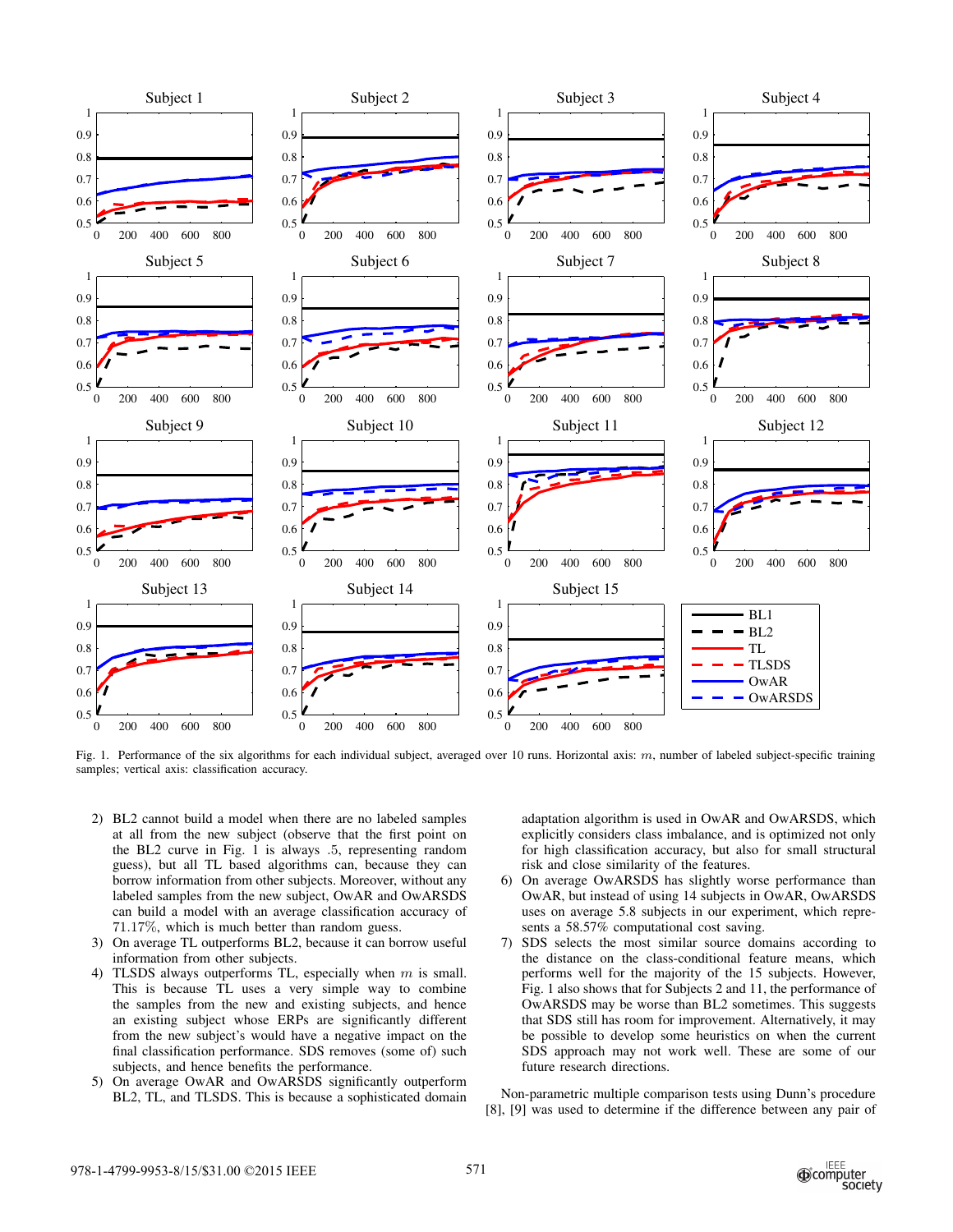algorithms is statistically significant, with a  $p$ -value correction using the FDR method by [3]. The overall performance of each of the five algorithms (BL1 was not included because it is not iterative) was measured by the area-under-performance-curve, the area under the curve of the accuracies obtained at each of the 10 runs, normalized to [0, 1]. The results showed that the performances of OwAR and OwARSDS are statistically significantly different from BL2, TL, and TLSDS ( $p = .0000$  in all cases). There is no statistically significant performance difference between OwAR and OwARSDS ( $p = .0263$ ).



 $m_l$ , Number of labeled subject-specific training samples

Fig. 2. Average performance of the six algorithms across the 15 subjects.

In summary, we have demonstrated that given the same number of labeled subject-specific training samples, OwAR and OwARSDS can significantly improve online calibration performance. In other words, given a desired classification accuracy, OwAR and OwARSDS can reduce the number of labeled subject-specific training samples. For example, in Fig. 2, the average classification accuracy of BL2 is 71.25%, given 1000 labeled subject-specific training samples. However, OwAR and OwARSDS can achieve average accuracy 71.17% without using any subject-specific training samples.

## IV. CONCLUSIONS

RSVP-based BCI system relies on single-trial classification of ERPs. Because of large individual differences, some labeled subjectspecific data are needed to calibrate the classifier for each new subject. This paper proposed a novel OwAR algorithm to reduce the online calibration effort, and hence to increase the utility of the BCI system. We showed that given the same number of labeled subjectspecific training samples, OwAR can significantly improve the online calibration performance. In other words, given a desired classification accuracy, OwAR can significantly reduce the number of labeled subject-specific training samples. Furthermore, we also showed that the computational cost of OwAR can be reduced by more than 50% by source domain selection, without a statistically significant sacrifice of classification performance. As individual differences are also a well-known and pervasive phenomenon in psychology and affective computing, we believe our approaches are also applicable there.

### ACKNOWLEDGMENT

*Research was sponsored by the Army Research Laboratory and was accomplished under Cooperative Agreement Number W911NF-10-2-0022. The views and the conclusions contained in this document are those of the authors and should not be interpreted as representing the official policies, either expressed or implied, of the Army Research Laboratory or the U.S Government.*

#### **REFERENCES**

[1] M. Ahn, H. Cho, and S. C. Jun, "Calibration time reduction through source imaging in brain computer interface (BCI)," *Communications in Computer and Information Science*, vol. 174, pp. 269–273, 2011.

- [2] M. Belkin, P. Niyogi, and V. Sindhwani, "Manifold regularization: A geometric framework for learning from labeled and unlabeled examples," *Journal of Machine Learning Research*, vol. 7, pp. 2399–2434, 2006.
- [3] Y. Benjamini and Y. Hochberg, "Controlling the false discovery rate: A practical and powerful approach to multiple testing," *Journal of the Royal Statistical Society, Series B (Methodological)*, vol. 57, pp. 289– 300, 1995.
- [4] R. A. Calvo, S. D'Mello, J. Gratch, and A. Kappa, Eds., *The Oxford Handbook of Affective Computing*. Oxford University Press, 2014.
- [5] C.-C. Chang and C.-J. Lin, "LIBSVM: A library for support vector machines," *ACM Transactions on Intelligent Systems and Technology*, vol. 2, no. 3, pp. 27:1–27:27, 2011, software available at http://www. csie.ntu.edu.tw/\$\sim\$cjlin/libsvm.
- [6] M. M. Chun and M. C. Potter, "A two-stage model for multiple target detection in rapid serial visual presentation," *Journal of Experimental Psychology: Human Perception and Performance*, vol. 21, no. 1, pp. 109–127, 1995.
- [7] A. Delorme and S. Makeig, "EEGLAB: an open source toolbox for analysis of single-trial EEG dynamics including independent component analysis," *Journal of Neuroscience Methods*, vol. 134, pp. 9–21, 2004.
- [8] O. Dunn, "Multiple comparisons among means," *Journal of the American Statistical Association*, vol. 56, pp. 62–64, 1961.
- [9] ——, "Multiple comparisons using rank sums," *Technometrics*, vol. 6, pp. 214–252, 1964.
- [10] L. A. Feldman, "Valence focus and arousal focus: Individual differences in the structure of affective experience," *Journal of personality and social psychology*, vol. 69, no. 1, pp. 153–166, 1995.
- [11] T. Ito and J. Cacioppo, "Variations on a human universal: Individual differences in positivity offset and negativity bias," *Cognition & Emotion*, vol. 19, pp. 1–26, 2005.
- [12] P.-J. Kindermans and B. Schrauwen, "Dynamic stopping in a calibrationless P300 speller," in *Proc. 5th Int'l. Brain-Computer Interface Meeting*, Pacific Grove, CA, June 2013.
- [13] P.-J. Kindermans, H. Verschore, D. Verstraeten, and B. Schrauwen, "A P300 bci for the masses: Prior information enables instant unsupervised spelling," in *Proc. Neural Information Processing Systems (NIPS)*, Lake Tahoe, NV, December 2012.
- [14] M. Long, J. Wang, G. Ding, S. J. Pan, and P. S. Yu, "Adaptation regularization: A general framework for transfer learning," *IEEE Trans. on Knowledge and Data Engineering*, vol. 26, no. 5, pp. 1076–1089, 2014.
- [15] A. Marathe, V. Lawhern, D. Wu, D. Slayback, and B. Lance, "Improved neural signal classification in a rapid serial visual presentation task using active learning," *IEEE Trans. on Neural Systems and Rehabilitation Engineering*, 2015, submitted.
- [16] S. J. Pan and Q. Yang, "A survey on transfer learning," *IEEE Trans. on Knowledge and Data Engineering*, vol. 22, no. 10, pp. 1345–1359, 2010.
- [17] L. Parra, C. Christoforou, A. Gerson, M. Dyrholm, A. Luo, M. Wagner, M. Philiastides, and P. Sajda, "Spatiotemporal linear decoding of brain state," *IEEE Signal Processing Magazine*, vol. 25, no. 1, pp. 107–115, 2008.
- [18] E. A. Pohlmeyer, J. Wang, D. C. Jangraw, B. Lou, S.-F. Chang, and P. Sajda, "Closing the loop in cortically-coupled computer vision: a brain-computer interface for searching image databases," *Journal of Neural Engineering*, vol. 8, no. 3, 2011.
- [19] M. C. Potter, "Short-term conceptual memory for pictures," *Journal of Experimental Psychology: Human Learning and Memory*, vol. 2, no. 5, pp. 509–522, 1976.
- [20] B. Quanz and J. Huan, "Large margin transductive transfer learning," in *Proc. 18th ACM Conf. on Information and Knowledge Management (CIKM)*, Hong Kong, November 2009.
- [21] W. Revelle, J. Wilt, and D. M. Condon, "Individual differences and differential psychology: A brief history and prospect," in *Handbook of Individual Differences*, T. Chamorro-Premuzic, A. Furnham, and S. von Stumm, Eds. Wiley-Blackwell, 2011.
- [22] A. J. Ries and G. B. Larkin, "Stimulus and response-locked P3 activity in a dynamic rapid serial visual presentation (RSVP) task," DTIC, Tech. Rep. ARL-TR-6314, 2013. [Online]. Available: http://oai.dtic.mil/ oai/oai?verb=getRecord&metadataPrefix=html&identifier=ADA579452
- [23] P. Sajda, E. Pohlmeyer, J. Wang, L. Parra, C. Christoforou, J. Dmochowski, B. Hanna, C. Bahlmann, M. Singh, and S.-F. Chang, "In a blink of an eye and a switch of a transistor: Cortically coupled computer vision," *Proc. of the IEEE*, vol. 98, no. 3, pp. 462–478, 2010.